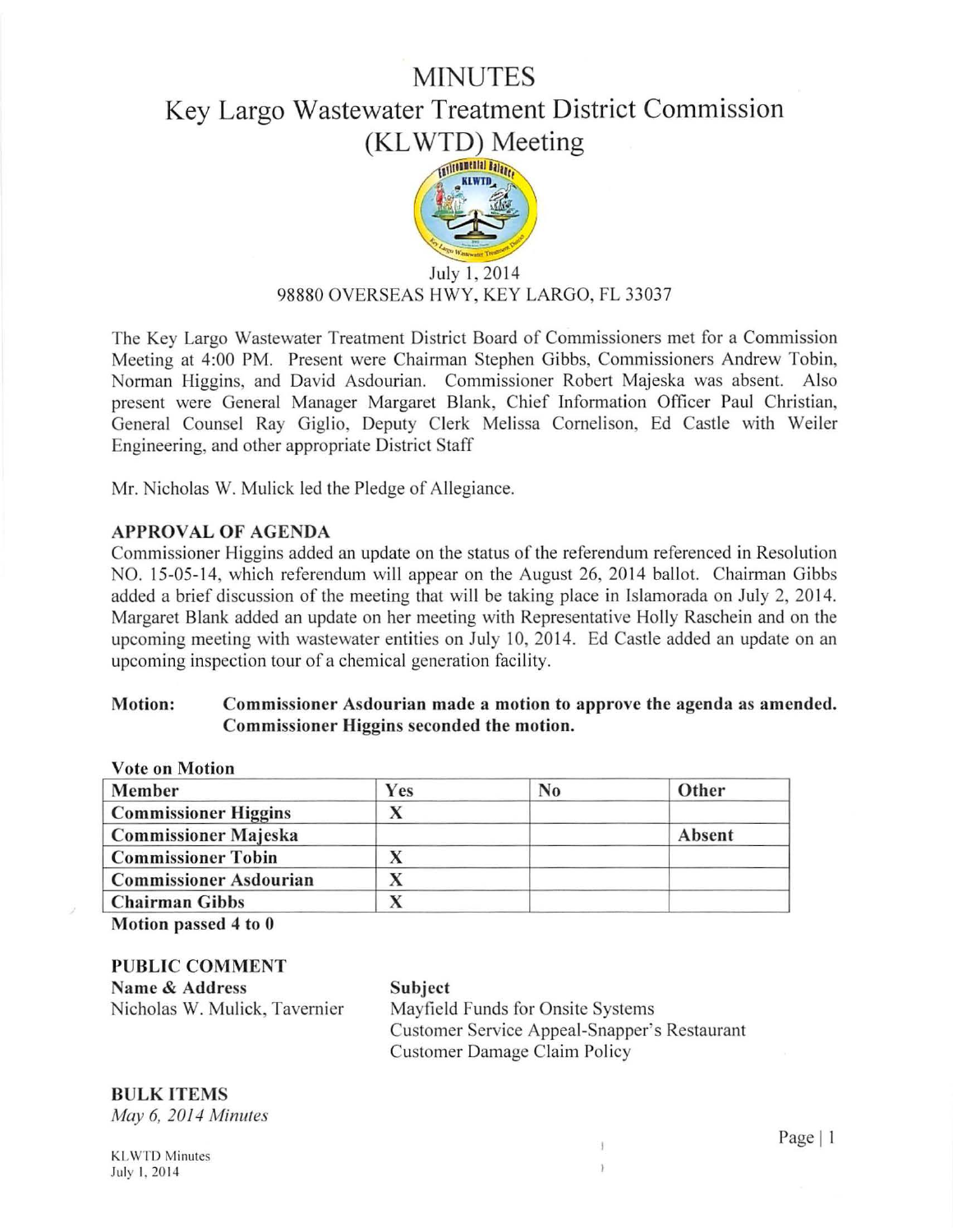*May 13, 2014 Minutes May 20, 2014 Miuntes June 10, 2014 Minutes June 17, 2014 Minutes* 

Motion: Commissioner Higgins made a motion to approve the Minutes of May 6, 2014, May 13, 2014, May 20, 2014, June 10, 2014 and June 17, 2014. Commissioner Asdourian seconded the motion.

Vote on Motion

| <b>Member</b>                 | Yes | N <sub>0</sub> | Other         |
|-------------------------------|-----|----------------|---------------|
| <b>Commissioner Higgins</b>   |     |                |               |
| <b>Commissioner Majeska</b>   |     |                | <b>Absent</b> |
| <b>Commissioner Tobin</b>     |     |                |               |
| <b>Commissioner Asdourian</b> |     |                |               |
| <b>Chairman Gibbs</b>         |     |                |               |
| <b>THE SECTION CONTINUES</b>  |     |                |               |

Motion passed 4 to 0

#### COMMISSIONER'S ITEMS

*Customer Damage Claim Policy (Commissioner Tobin)*  Commissioner Tobin led discussion on the District's Damage Claim Policy.

#### CUSTOMER SERVICE

#### *Customer Service Appeal-Hearing for Snapper's Restaurant*

Mr. Nicholas Mulick spoke on behalf of Howard Kolbenheyer, the owner of Snapper's Restaurant. Mr. Mulick asked the Board to make the refund of Snapper's reduced monthly base charges retroactive back to the installation of the irrigation meter-an additional 12 months. After a Board discussion, Commissioner Tobin requested a deferral of the vote, and asked staff to review the audio tape of the meeting where the Board decided to refund no more than 12 months of the base charge to a customer who has installed an irrigation meter. Staff was directed to bring back a report and Resolution Number 20-06-13 to the July 15, 2014 Board Meeting and to notify Mr. Mulick of the meeting.

#### ENGINEER'S REPORT

*Onsite Chemical Generation Update* 

District Engineer Ed Castle advised the Board that he will host a tour of a factory in North Miami on July 9, 2014 with Margaret Blank and Dan Saus to view equipment that would be similar to what the District is considering for Onsite Chemical Generation. The Board agreed to have Commissioner David Asdourian attend the tour. Chairman Gibbs requested a report be given at the July 15, 2014 meeting.

#### FINANCIAL REPORT

Senior Finance Manager Connie Fazio informed the Board that she has bound copies of the 2013 CAFR in her office available for them.

#### LEGAL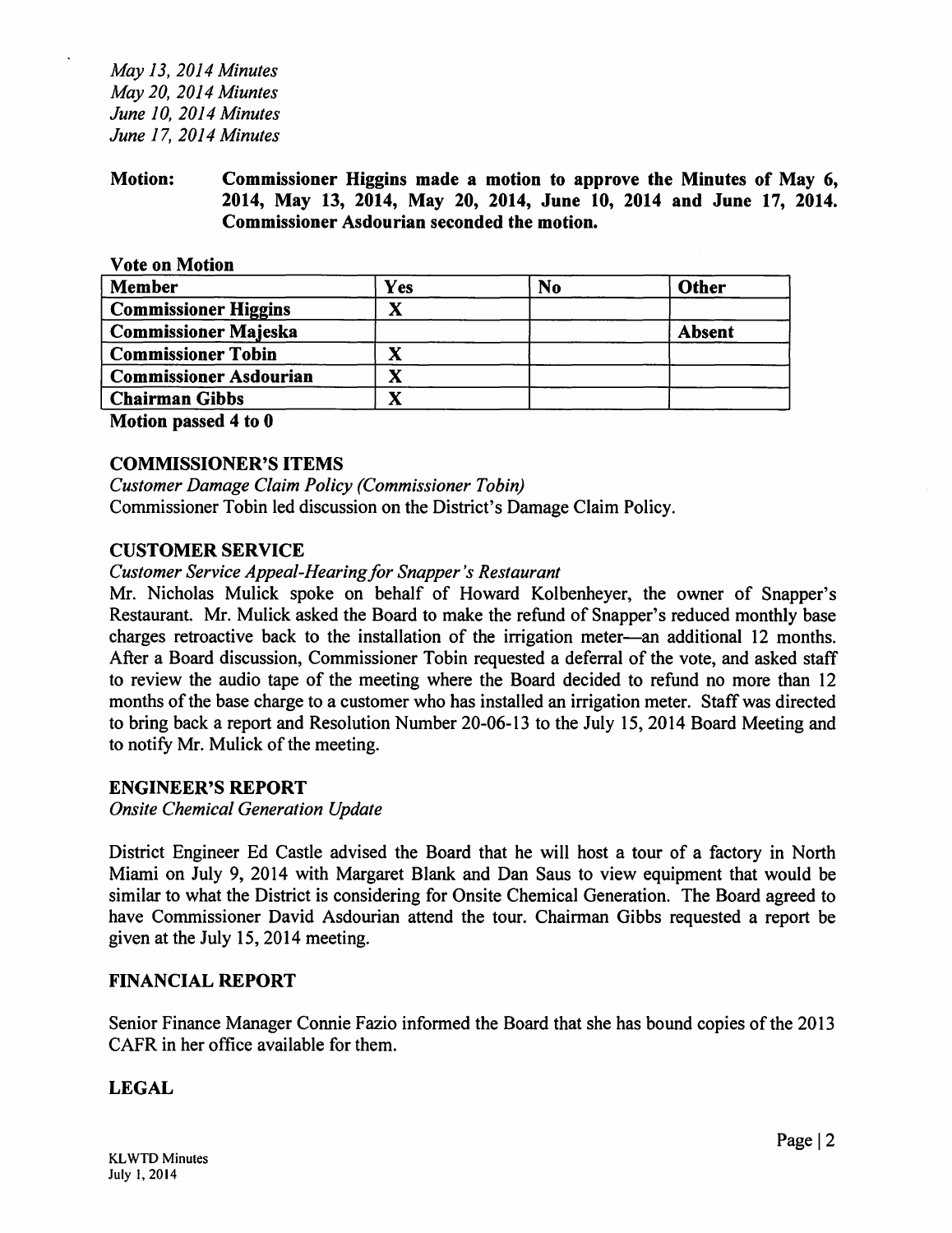Ray Giglio reported that the District has been informed by Joyce Griffith, the Supervisor of Elections, that the District's Local Bill will be on the August 26, 2014 ballot.

#### GENERAL MANAGER REPORT

#### *Prioritized list of Projects for the Mayfield Grant*

Margaret Blank presented a prioritized list of projects for the Mayfield Grant money, which list is to be sent to DEP.

#### MEETING EXTENSION

#### Motion: Commissioner Asdourian made a motion to extend the meeting until 6:30PM. Commissioner Tobin seconded the motion.

Vote on Motion

| <b>Member</b>                 | Yes | N <sub>o</sub> | <b>Other</b>  |
|-------------------------------|-----|----------------|---------------|
| <b>Commissioner Higgins</b>   |     |                |               |
| <b>Commissioner Majeska</b>   |     |                | <b>Absent</b> |
| <b>Commissioner Tobin</b>     |     |                |               |
| <b>Commissioner Asdourian</b> | X   |                |               |
| <b>Chairman Gibbs</b>         | ́́  |                |               |

Motion passed 4 to 0

#### Motion: Commissioner Asdourian made a motion to move Manatee Bay Sewer Improvements up on the list. Commissioner Tobin seconded the motion.

Vote on Motion

| <b>Member</b>                 | Yes | N <sub>o</sub> | <b>Other</b>  |
|-------------------------------|-----|----------------|---------------|
| <b>Commissioner Higgins</b>   |     |                |               |
| <b>Commissioner Majeska</b>   |     |                | <b>Absent</b> |
| <b>Commissioner Tobin</b>     |     |                |               |
| <b>Commissioner Asdourian</b> | л   |                |               |
| <b>Chairman Gibbs</b>         |     |                |               |

Motion passed 4 to 0

Motion: Commissioner Tobin made a motion to move the Reclaimed Design, Storage, and Pumping System down on the list, below the line. Commissioner Higgins seconded the motion.

#### Vote on Motion Member **Commissioner Higgins** Commissioner Majeska Commissioner Tobin Commissioner Asdourian Chairman Gibbs Yes x x No Other Absent x x